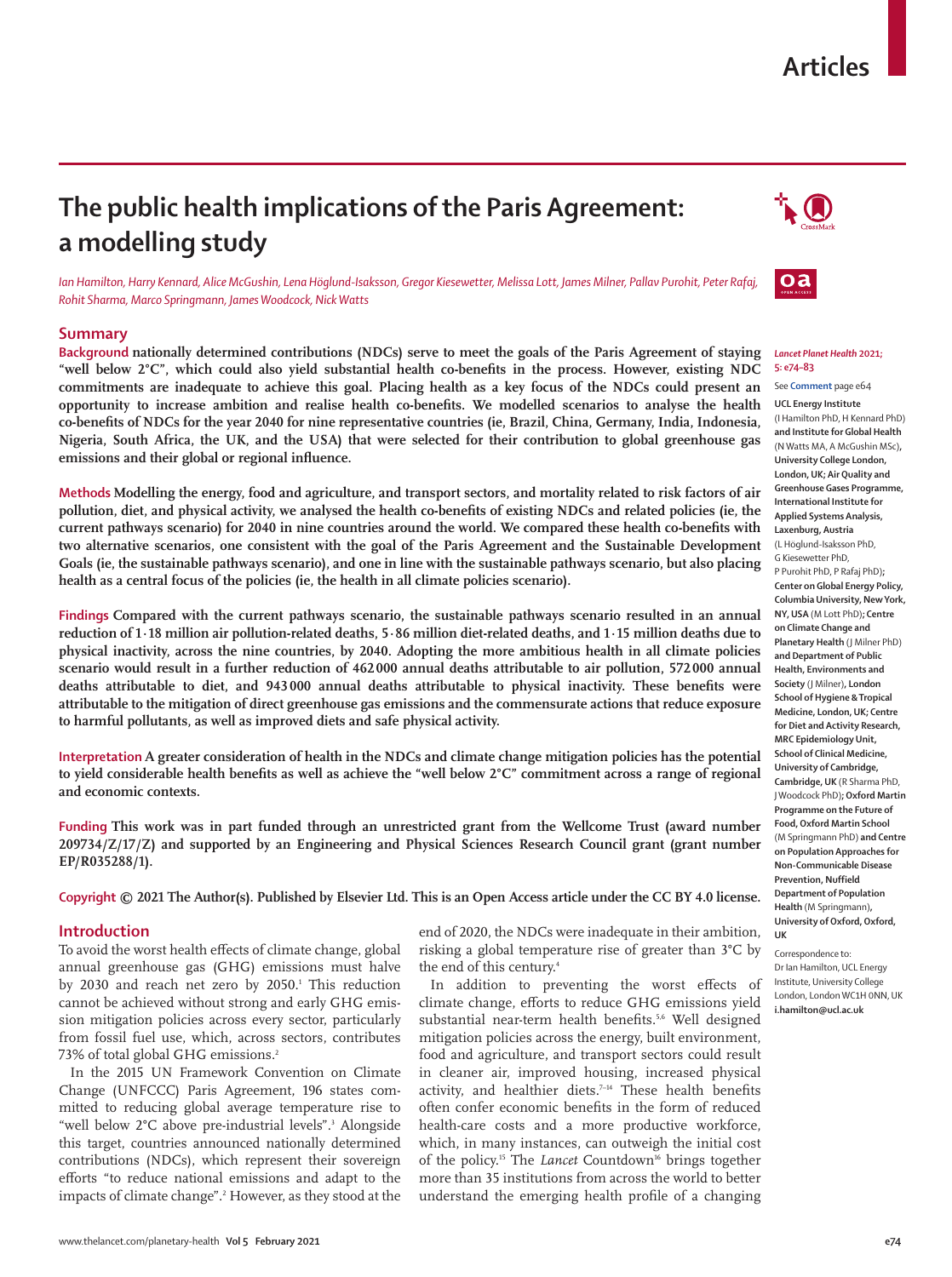### **Research in context**

## **Evidence before this study**

A 2018 review identified 36 studies that modelled the ancillary health effects of climate change mitigation in the areas of energy, transport, food and agriculture, household energy, and industry. Several studies have modelled the nationally determined contributions (NDCs) and mitigation in the energy sector and agriculture sector, consistent with the Paris Agreement, and have described the ancillary health effects that are associated with mortality due to ambient  $PM_{25}$  exposure as well as the effects of ozone on crop yields. Further studies have modelled the global ancillary health effects of dietary change consistent with the Paris Agreement, including specific policies such as taxes on red meat and processed meat. Studies quantifying the health effects of shifts from car transport to increased walking and cycling have mostly been at the citylevel or state-level, although there have been studies for England and Wales. We searched PubMed for studies published in English from the database inception until April 9, 2020, using the search terms ("climate change" OR "greenhouse gas" OR "GHG") AND "mitigation" AND ("co-benefit" OR "benefit" OR "health" OR "air pollution" OR "diet" OR "physical activity"), as well as the reference lists of and the studies citing the studies identified.

# **Added value of this study**

This study is one of three articles from the *Lancet* Countdown that explores the engagement of health in policy making to achieve the goals of the Paris Agreement (ie, net-zero emissions). To our knowledge, this is the first study to present combined potential change in national-level ancillary health

climate. In addition to its global monitoring system, the report aims to provide decision making support for national policy makers, and to highlight the health cobenefits of the implementation of the Paris Agreement.

In the build-up to the UNFCCC's 26th Conference of the Parties—five negotiating cycles since the Paris Agreement—countries are reviewing their targets as part of a built-in so-called ratcheting up mechanism. This period of review is taking place in the context of a global pandemic, and short-term COVID-19 recovery packages will have an important role in contextualising longerterm climate change commitments.

In this study we aimed to show the possible GHG and population health effects resulting from current NDC targets within the energy, food and agriculture, and transport sectors, and the potential effects of more ambitious interventions consistent with the Paris Agreement. Further, we investigated the ancillary effects if countries were to more explicitly address health in the NDCs and place health in all climate policies. In this Article, scenarios were modelled for a set of nine representative countries that were selected for their contribution to global GHG emissions, and their global and or regional influence.

effects that are associated with dietary risk factors, physical activity, and ambient  $PM_{2.5}$  exposure resulting from mitigation policies in the food and agriculture, transport, and energy sectors, consistent with the Paris Agreement and Sustainable Development Goals, compared with national policies and existing commitments. We analyse Brazil, China, Germany, India, Indonesia, Nigeria, South Africa, the UK, and the USA in our study. We also show the potential gains of more health focused mitigation policies. To our knowledge, this study is also the first study to present national estimates of current and potential future health effects of walking and cycling for comparison across the selected countries.

#### **Implications of all the available evidence**

The results of this study contribute to the growing evidence of the health co-benefits of climate change mitigation—changes that affect the health of populations more rapidly than the health effects of climate change. This study also indicates the additional health benefits that could be achieved if health in all climate policies were adopted. A key role of researchers is to place greater emphasis on designing studies that contribute to decision making. The evidence presented here can be used to inform policy makers as they revise their NDCs to the Paris Agreement and the policies required to meet these targets. It will also add to the evidence base for the upcoming Intergovernmental Panel on Climate Change sixth assessment report. This study highlights the potential synergies that could be realised through addressing the COVID-19 crisis with a so-called green and healthy fiscal stimulus.

# **Methods**

# **Overview**

The countries selected for our study were: Brazil, China, Germany, India, Indonesia, Nigeria, South Africa, the UK, and the USA. These countries represent places across the world whose current and future development trajectories provide an interesting comparison of the potential health effects of the range of mitigation measures considered necessary to achieve the Paris Agreement and the unique challenges being addressed by the Sustainable Development Goals (SDGs).

# **Selected countries' NDCs**

A review of each country's NDC was undertaken as it related to the energy, food and agriculture, and transport sectors to evaluate their ambition for climate mitigation and the interventions they are taking to achieve their stated targets. Each of the selected countries submitted their first NDC in 2015, which outlined the respective actions they have proposed (appendix pp 1–2). As of December, 2020, of the countries included in our analysis, Germany and the UK have submitted updated NDCs (ie, the EU First NDC [updated submission] and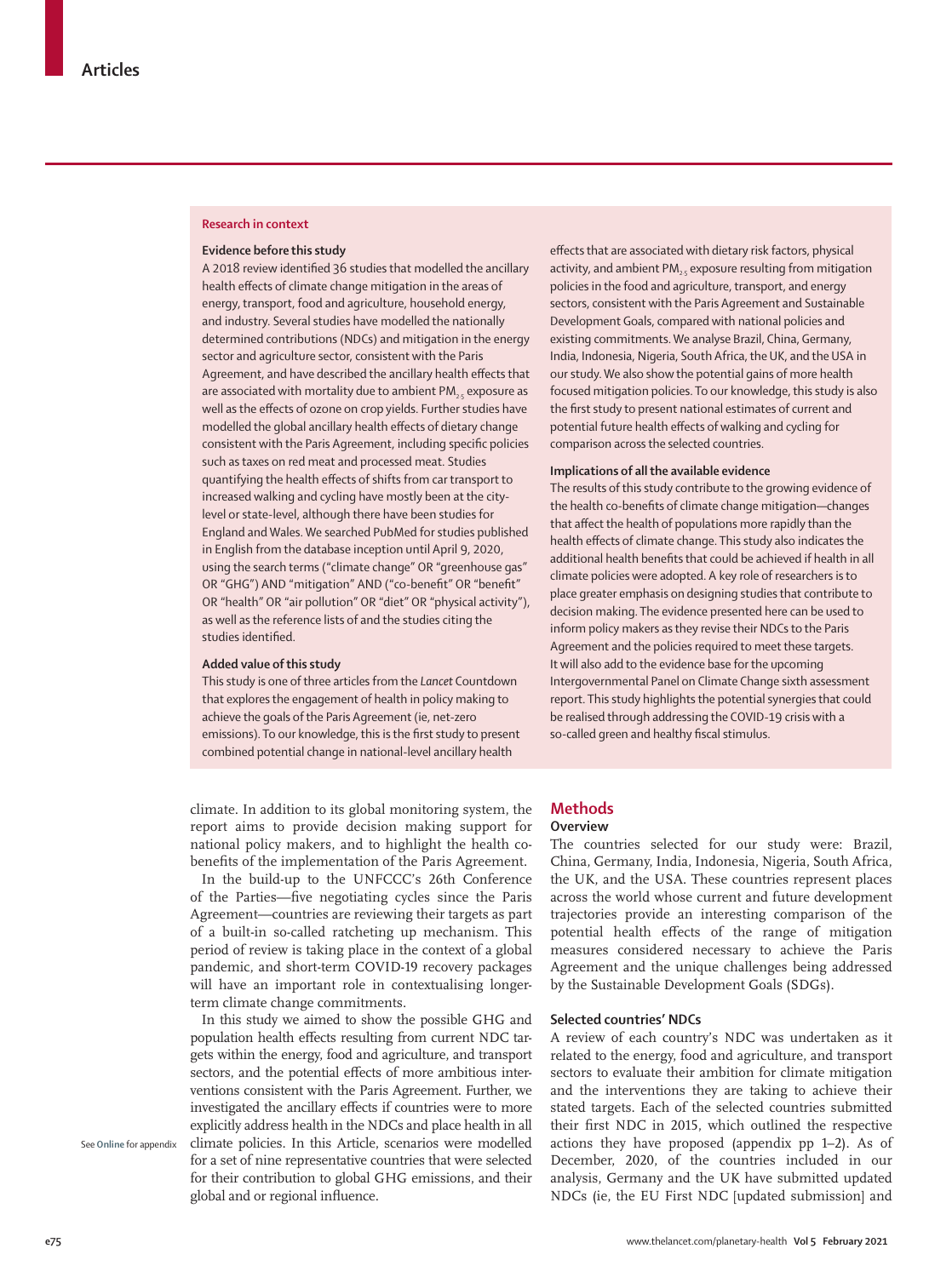# *Panel***: Scenarios used for climate and health modelling**

## **Baseline\* (2015)**

- Energy system: International Energy Agency (IEA) data for current fuels and energy system information was provided by the World Energy Outlook<sup>20</sup>
- Air pollution: using data from the IEA, pollutant (ie,  $PM_{2.5}$ , sulfur dioxide [SO<sub>2</sub>], and nitrogen oxide [NOx]) emissions from different fossil fuels consumed by each sector were used to estimate the annual average particulate matter ambient air pollution concentrations using the Greenhouse gas—Air pollution Iteractions and Synergies (GAINS) system;<sup>21</sup> other non-fossil fuel pollutants were estimated on the basis of sector activities and related assumptions on the technology adopted and population wealth<sup>22</sup>
- Greenhouse gas emissions: direct  $CO<sub>2</sub>$  emissions from fossil fuels were estimated from the IEA fuel data and CO<sub>2</sub> equivalent (CO<sub>2</sub>e) emissions were estimated from the precursor emissions (ie, SO<sub>2</sub>, NO<sub>x</sub>, fluorinated gases, and hydrochlorofluorocarbons [HCFCs]) based on the GAINS assumption for sectoral activities
- Diet: Data for present day diets were drawn from UN Food and Agriculture consumption data and were used to derive a national consumed diet
- Active travel: current activity levels for walking and cycling were derived from available travel and activity survey data for each country (or large city if no national survey was available)

## **Current pathways scenario† (estimating for the year 2040)**

- Energy system: the IEA stated policies scenario (STEPS)<sup>23</sup> was used to describe existing policy frameworks and ambitions that were relevant for the energy sector and accounted for current nationally determined contributions (NDCs)
- Air pollution: pollutant emissions for each sector for 2040 were derived from the IEA STEPS data for fuels and related sector activities to estimate ambient air pollution concentrations
- Greenhouse gas emissions: CO<sub>2</sub> emissions from fossil fuels were estimated from the IEA STEPS data and CO<sub>2</sub>e emissions were estimated from the precursor emissions (ie, SO<sub>2</sub>, NOx, chlorofluorocarbons, and HCFCs) on the basis of the GAINS assumption for sectoral activities
- Diet: national diets and food system trends were projected using present-day business-as-usual baseline estimates for technological adoption, levels of food loss and waste, and overall dietary intake
- Active travel: minimal shift from current levels of physical activity

# **Sustainable pathways scenario‡ (estimating for the year 2040)**

• Energy system: the IEA sustainable development scenario (SDS) describes the fuels and energy system features that are aligned with the Paris Agreement and sustainable

development goal (SDG) 7 (affordable and clean energy); the SDS projected a global temperature rise of below 1·8°C with a 66% probability without reliance on global netnegative CO<sub>2</sub> emissions; this scenario is equivalent to limiting the temperature rise to 1·65°C with a 50% probability; global CO<sub>2</sub> emissions fall from 33 billion tonnes in 2018 to less than 10 billion tonnes by 2050 and are on track to net zero emissions by 2070

- Air pollution: pollutant emissions for each sector for 2040 were derived from the IEA SDS data for fuels and related sector activities to estimate ambient air pollution concentrations
- Greenhouse gas emissions:  $CO<sub>2</sub>$  emissions from fossil fuels were estimated from the IEA SDS data along with related  $COe$
- Diet: business-as-usual projections for technological progress, halving of food loss and waste, and dietary changes towards flexitarian diets
- Active travel: a net change in walking and cycling that is half of that achieved for the health in all climate policies scenario for each country

# **Health in all climate policies scenario§ (estimating for the year 2040)**

- Energy system: IEA SDS was used for fuels and energy system features
- Air pollution: additional pollutant emission controls were added on top of those in the IEA SDS to further reduce ambient air pollution in the industrial and agriculture sectors
- Greenhouse gas emissions: CO<sub>2</sub> emissions from fossil fuels were estimated from the IEA SDS data along with related  $CO<sub>2</sub>e$
- Diet: increased ambitions of technological adoption, reduced food loss and waste by three quarters, and dietary changes to a combination of flexitarian diets (50%) and vegan diets (50%)
- Active travel: 75% of the population within each country walk or cycle over the course of a week

\*The baseline scenario presents the current context for each country covering each of the sectors analysed for around the year 2015. †Estimating for the year 2040, this scenario was designed to reflect stated policies in energy, air quality, transport, and food and agriculture sectors along with their NDC commitments on greenhouse gas emission reductions. ‡Estimating for the year 2040, this scenario was designed to be aligned with the commitments of the Paris Agreement to limit the increase in global temperature to well below 2°C within the century and also to meet SDG2 (zero hunger), SDG3 (good health and wellbeing), SDG7 (affordable and clean energy), and SDG13 (climate action). The sustainable pathways scenario assumed the adoption of the best available abatement measures. §Estimating for the year 2040, the health in all climate policies approach seeks to systematically take into account the health implications of policy decisions, seeking synergies and avoiding harms to maximise population good health and wellbeing.<sup>2</sup> This scenario includes measures that are in line with the Paris Agreement and SDGs but seeks to maximise ancillary health benefits. The health in all climate policies scenario assumes further adoption of pollution abatement measures under an accelerated rate.25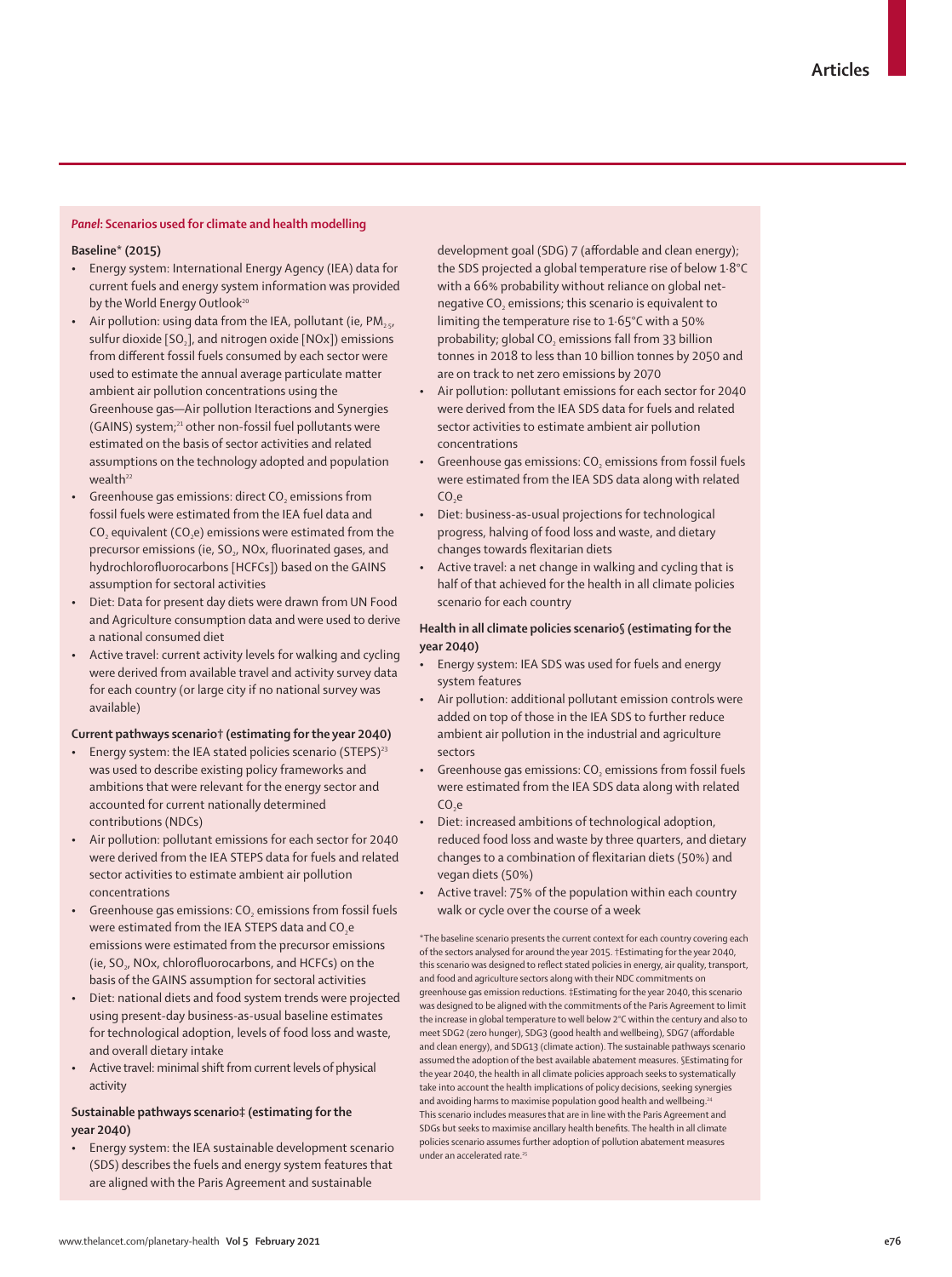

*Figure 1:* **Total greenhouse gas emissions for select countries by sector for baseline (using data for the year 2015) and three scenarios in the year 2040**

CPS=current pathways scenario. Gt CO<sub>2</sub>e=qigatonnes CO<sub>2</sub> equivalent. HPS=health in all climate policies. SPS=sustainable pathways scenario.

> the UK First NDC). China had also committed to carbon neutrality by the year 2060 but had not submitted an updated NDC.

> The selected countries NDCs have a highly varied stance on climate change mitigation commitments. According to Climate Action Tracker, which evaluated NDCs prior to any updates on the basis of their stated commitments, their alignment to meet the Paris Agreement, and whether they constitute a fair contribution to global emission reductions, for some countries (eg, China and the USA) the proposed interventions remain highly misaligned to the Paris Agreement, while Germany's proposal to achieve a 55% reduction by 2030 is inadequate for an economy of its size.<sup> $17$ </sup> Some countries continue to make commitments, such as the UK, who have committed to reach net-zero carbon emissions by 2050. Overall, however, of the selected countries, only the contribution of India was "2°C compatible".<sup>17</sup> According to the Climate Action Tracker, the USA's efforts have been "critically insufficient", those of China, Indonesia, and South Africa were "highly insufficient", those of Brazil and the EU (including the UK) were "insufficient", and Nigeria was not rated on its commitments.<sup>17</sup>

# **Models and health outcomes**

For the purposes of this study, three scenarios were developed to represent a range of possible future levels of ambition. The models that were used in this study track GHG emissions and air pollution,<sup>18</sup> diets and diet-related health effects,<sup>19</sup> and travel patterns and related health outcomes.14 All health outcomes are given as deaths avoided relative to the current pathways scenario (CPS) (panel).

# *Energy, GHG emissions, and air pollution*

The International Energy Agency (IEA) world energy model provided estimates for fuels use in the year 2040.26 GHG emissions from energy, transport, and agriculture sectors for the years 2015 and 2040, as well as estimates for exposure to ambient  $PM_{2.5}$  and attributable premature mortality based on the fuels used, were calculated using the Greenhouse gas—Air pollution Interactions and Synergies (GAINS) model, which combines emissions calculations with atmospheric chemistry, dispersion coefficients, and environmental sensitivities.18 Details of world energy model, GAINS model, and health impact calculations are further described in the appendix (pp 3–7).

# *Food and agriculture*

Changes in diet, technology, and food waste and associated diet-related health effects were estimated using an established food-system model, which is designed to model shifts consistent with the Paris Agreement and SDG 2 (zero hunger).<sup>19,27</sup> The effects of dietary change on chronic disease mortality were estimated using a comparative risk assessment framework consisting of nine risk factors and five disease endpoints (appendix pp 8–12).

# *Transport and physical activity*

Baseline active travel mode share (ie, walking and cycling) was estimated for each country on the basis of survey data (appendix pp  $13-14$ ).<sup>28-35</sup> Using these data, we assessed the marginal metabolically equivalent task rate, relative risk reduction in disease risk, and reduction of mortality due to increased walking and cycling by age band for adults aged younger than 85 years.

## *Scenarios*

Three scenarios were constructed to evaluate the potential greenhouse gas and health effects of the existing NDC commitments, as well as more ambitious pathways, for the selected countries. The scenarios (panel) were as follows: the countries' existing NDCs and stated national energy, air quality, transport, and health policies (ie, the CPS); a more ambitious scenario, aligned with the Paris Agreement and the SDGs (ie, the sustainable pathways scenario [SPS]); and a scenario that took steps to explicitly benefit health in climate change and related policies (ie, the health in all climate policies scenario [HPS]). For each country and sector, resource demands and their emissions were calculated for each scenario for the years 2015 and 2040, which is a mid point between the timelines for achieving the SDGs (ie, by the year 2030)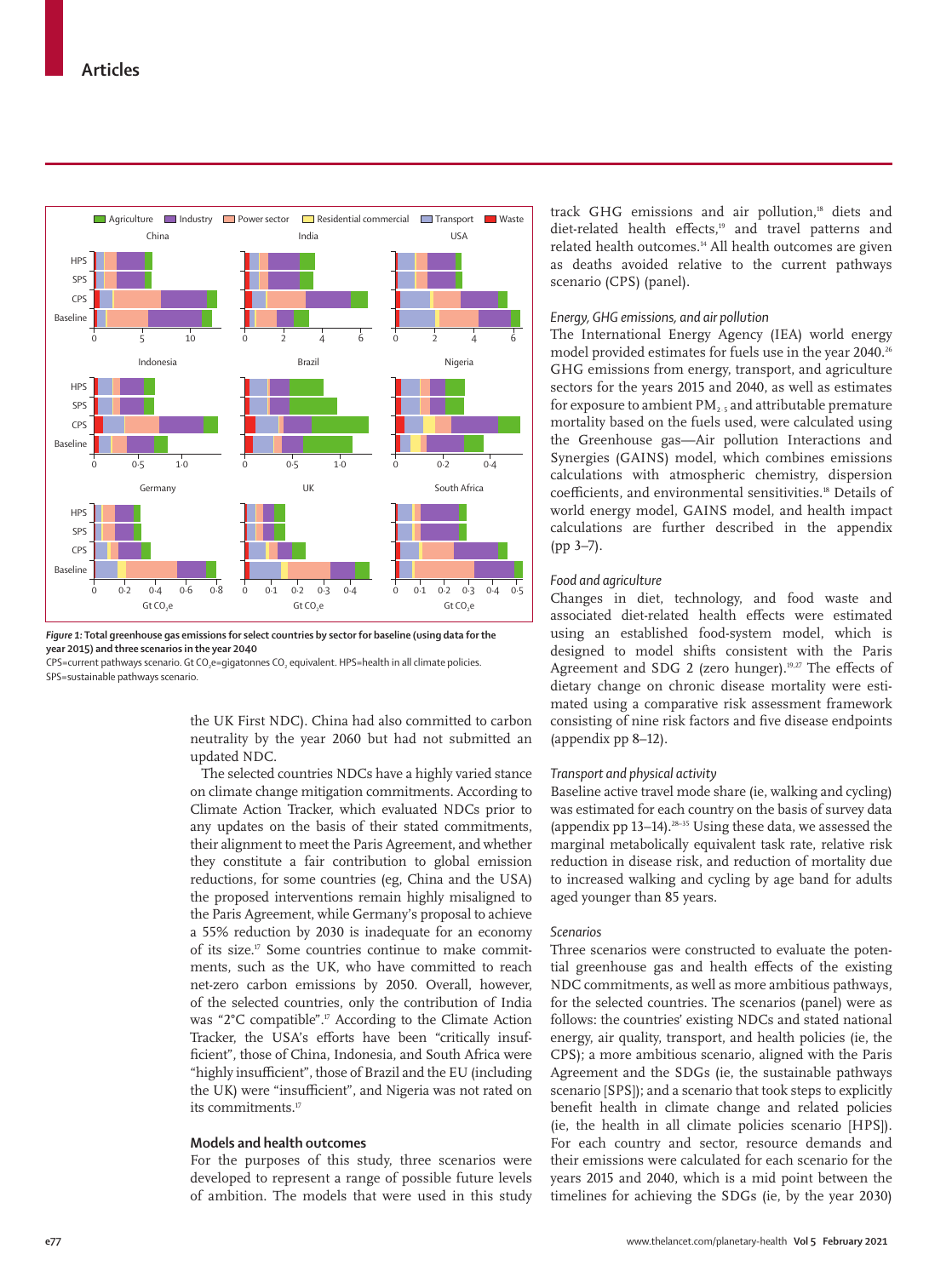and for achieving global net-zero GHG emissions (ie, by the year 2050). Deaths avoided were calculated for the year 2040 for each country and sector, comparing both the SPS and HPS with the CPS. Across the future scenarios, socioeconomic development patterns and population structures were aligned for the purpose of comparison.

# **Role of the funding source**

The funders of the study had no role in study design, data collection, data analysis, data interpretation, or writing of the report. All authors had full access to all the data in the study and had final responsibility for the decision to submit for publication.

## **Results**

The sectors and countries considered accounted for over 70% of global GHG emissions and 50% of the global population in 2015. China was the largest absolute emitter, followed by the USA (figure 1). Per capita, China's emissions were 9·1 tonnes compared with 16·1 tonnes for the USA (appendix p 18). Despite India's population being over four times that of the USA, its overall  $CO<sub>2</sub>$  equivalent  $(CO<sub>2</sub>e)$  emissions were around 52% of the USA's. Nigeria had the youngest median age (17·9 years) and the lowest human development index (HDI) at 0·53, whereas Germany had the highest HDI  $(0.93)$  and the oldest median age  $(45.9 \text{ years})$ appendix p 17). High per capita  $CO<sub>2</sub>e$  emissions do not necessarily lead to a higher HDI: in 2015 the USA had the same level of development as the UK, but its per capita CO<sub>2</sub>e emissions were  $2.8$  times higher.

For the three countries with HDI coefficients above 0·9 (ie, Germany, the UK, and the USA), all show reductions in total primary energy and CO<sub>2</sub>e emissions in the three  $2040$  scenarios (figure 1). In the CPS, CO<sub>2</sub>e emissions show a substantial increase in all emerging economy countries, whereas under the SPS, which is designed to be compatible with the Paris Agreement, GHG emissions fall by between  $20.6\%$  (Nigeria) and 67% (UK), relative to existing levels, with the exception of India, where emissions rise by  $6.2\%$ . For the HPS, most countries follow a similar emissions trajectory to the SPS, although India and Brazil are more sensitive to changes in agriculture practices that affect emissions.

Under the SPS,  $PM_{2.5}$  concentrations (excluding natural sources) decrease for all countries and could be 73% lower on average in 2040 than for existing concentrations if the targets of the Paris Agreement and the Sustainable Development Goals are met. The largest reductions are seen in Nigeria (91% reduction), India (81% reduction), and Indonesia (79% reduction). These reductions are a combined effect of decarbonisation of economic activities, access to clean energy, as well the more ambitious emission controls.

The implementation of the HPS would offer further reductions in air pollution concentrations and show that

|                                                                                 | Daths avoided |         |               | Deaths avoided per 100 000 population |     |               |
|---------------------------------------------------------------------------------|---------------|---------|---------------|---------------------------------------|-----|---------------|
|                                                                                 | Air pollution | Diet    | Active travel | Air pollution Diet                    |     | Active travel |
| <b>Brazil</b>                                                                   |               |         |               |                                       |     |               |
| SPS                                                                             | 21069         | 328040  | 56224         | 9                                     | 143 | 24            |
| <b>HPS</b>                                                                      | 24456         | 336270  | 102386        | 11                                    | 147 | 45            |
| China                                                                           |               |         |               |                                       |     |               |
| SPS                                                                             | 503467        | 2409640 | 440757        | 36                                    | 167 | 31            |
| <b>HPS</b>                                                                      | 855807        | 2810400 | 809324        | 60                                    | 195 | 56            |
| Germany                                                                         |               |         |               |                                       |     |               |
| SPS                                                                             | 8770          | 143770  | 2856          | 11                                    | 188 | 4             |
| <b>HPS</b>                                                                      | 15614         | 143710  | 5631          | 19                                    | 188 | 7             |
| India                                                                           |               |         |               |                                       |     |               |
| SPS                                                                             | 433549        | 1741860 | 364948        | 27                                    | 111 | 23            |
| <b>HPS</b>                                                                      | 491756        | 1869300 | 670230        | 31                                    | 119 | 43            |
| Indonesia                                                                       |               |         |               |                                       |     |               |
| SPS                                                                             | 130541        | 301970  | 37759         | 42                                    | 97  | 12            |
| <b>HPS</b>                                                                      | 159129        | 321630  | 7162          | 51                                    | 103 | 23            |
| Nigeria                                                                         |               |         |               |                                       |     |               |
| SPS                                                                             | 43839         | 88490   | 29376         | 13                                    | 25  | 8             |
| <b>HPS</b>                                                                      | 46915         | 91550   | 55094         | 14                                    | 26  | 16            |
| South Africa                                                                    |               |         |               |                                       |     |               |
| SPS                                                                             | 8409          | 97160   | 19341         | 12                                    | 159 | 32            |
| <b>HPS</b>                                                                      | 9457          | 98 900  | 35011         | 14                                    | 162 | 57            |
| UK                                                                              |               |         |               |                                       |     |               |
| SPS                                                                             | 3458          | 98420   | 21486         | 5                                     | 139 | 30            |
| <b>HPS</b>                                                                      | 5771          | 100100  | 38441         | 8                                     | 141 | 54            |
| <b>USA</b>                                                                      |               |         |               |                                       |     |               |
| SPS                                                                             | 30560         | 654580  | 172618        | 8                                     | 171 | 45            |
| <b>HPS</b>                                                                      | 36371         | 664050  | 300419        | 10                                    | 173 | 78            |
| All countries analysed                                                          |               |         |               |                                       |     |               |
| SPS                                                                             | 1183662       | 5863930 | 1145365       | 26                                    | 130 | 25            |
| <b>HPS</b>                                                                      | 1645276       | 6435910 | 2088298       | 37                                    | 143 | 46            |
| HPS=health in all climate policies scenario. SPS=sustainable pathways scenario. |               |         |               |                                       |     |               |

*Table:* **Deaths avoided in 2040 by scenario (relative to the current pathways scenario) and country (by absolute numbers of cases and per 100 000 population)**

countries with the highest projected concentrations under the CPS have the greatest reduction potential under the HPS. Air pollution concentrations in China decrease by 81% relative to the CPS, India's decrease by 86%, Indonesia's and Brazil's decrease by 88%, and Nigeria's decrease by 97%.

Across all countries considered, there would be 1·18 million deaths avoided in the year 2040 if the SPS were to be adopted instead of the CPS (table). Adjusted for each country's projected population size in 2040, the greatest effect is seen for Indonesia (42 fewer deaths per 100 000 population; figure 2). Strong reductions in deaths are also seen for China (36 per 100 000) and India (27 per 100 000). More moderate rates of deaths avoided are projected for South Africa (12 per 100 000), Nigeria (13 per 100 000), Germany (11 per 100 000), Brazil (9 per 100 000), the USA (8 per 100 000), and the UK (5 per 100 000).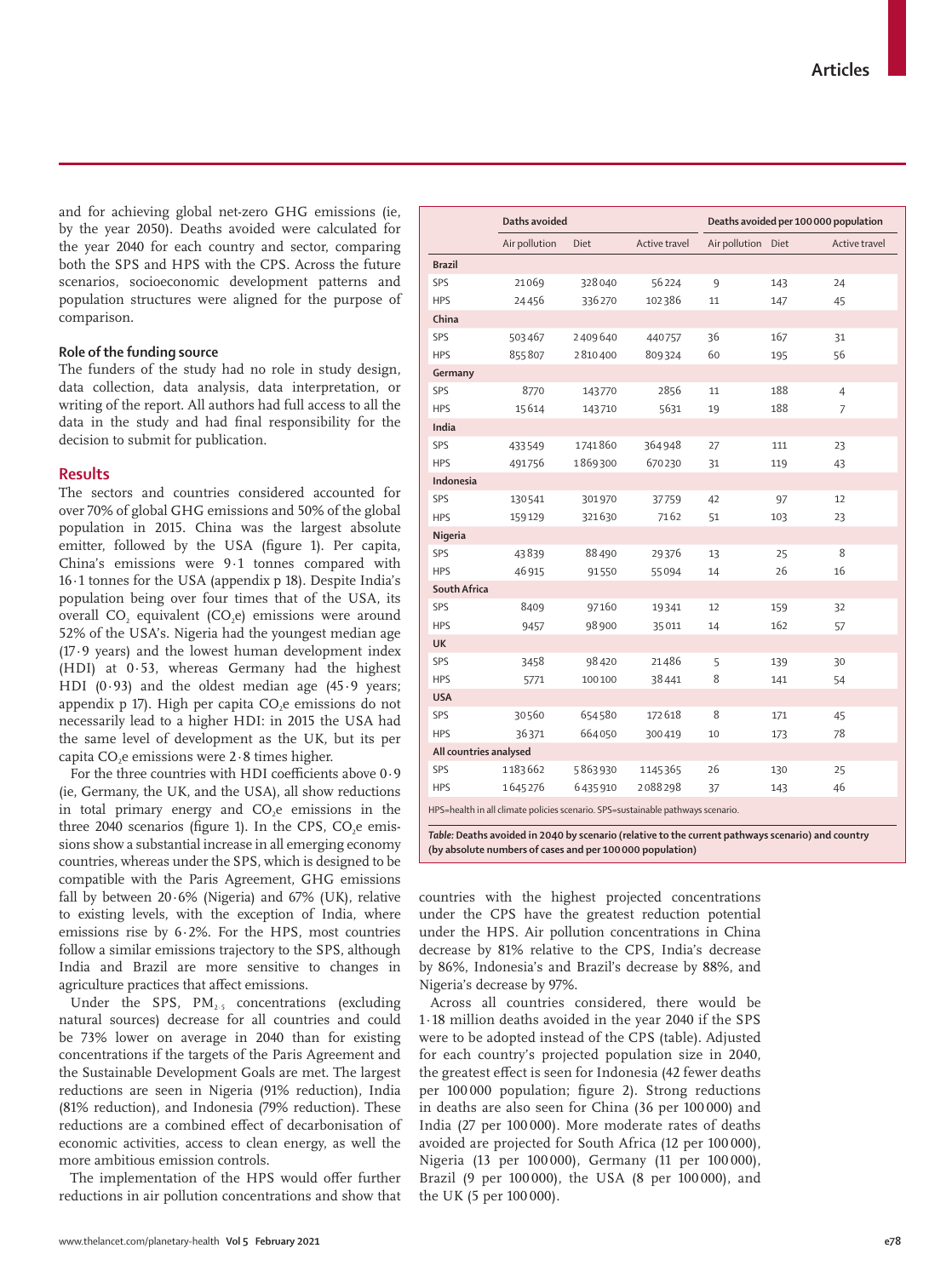

*Figure 2:* Number of deaths avoided attributable to PM<sub>25</sub> concentration in the year 2040, relative to the CPS **per 100 000 population, by sector, scenario, and country**

CPS=current pathways scenario. HPS=health in all climate policies. SPS=sustainable pathways scenario.

The HPS further reduces mortality across all countries by 370000 deaths. Rates of air pollution-related deaths avoided rise to 60 per 100000 population for China under the HPS, relative to the CPS. Other middle-income countries show clear benefits, with large reductions in Indonesia (51 per 100000) and India (31 per 100000). Germany, Brazil, South Africa, the USA, and the UK all show additional reductions in mortality when adopting the HPS, with deaths avoided for Germany rising to 19 per 100000 population compared with data projected for the CPS.

The health benefits of mitigation in the food and agricultural sector are broadly seen as a result of a transition to more nutritious diets, in the form of increased consumption of fruit and vegetables, and reductions in the consumption of red meat and processed foods. The health and carbon benefits vary depending on a population's local context and health profile, with several countries consuming well over the daily recommended dietary intake of red meat and others consuming considerably less. Nonetheless, as low-income and middleincome countries continue to develop, it will be important to ensure that diets evolve and change in a way that maximises human health and wellbeing. This study provides one set of possible scenarios and recognises that a variety of different diets and interventions could be compatible with the Paris Agreement.

In the SPS, diets change towards calorie-balanced flexitarian diets that contain moderate amounts of animal source foods and high amounts of nutritionsensitive plant-based foods. The reduction in intake of red meat varies by country, ranging from no reduction in India, to a 86–92% reduction in South Africa, the UK, Brazil, China, Germany, and the USA. At the same time, the intake of fruits and vegetables increases by 7% in China, over 14–34% in India, Nigeria, the USA, and the UK, to 50–55% in Indonesia, Brazil, and Germany.

In the SPS, approximately 5·86 million deaths could be avoided in 2040 across the nine countries included in the analysis by switching from the CPS diet to a more plant-based, healthier diet containing less red meat<sup>19</sup> (table). Half of the deaths avoided were due to changes in dietary risks, including decreased intake of red meat (22%), increased intake of fruits and vegetables (15%), legumes (9%), nuts and seeds (6%), and fish (3%), whereas the other half was due to reductions in obesity (22%), being underweight (15%), and being overweight (11%). Per population, Germany (188 per 100 000 population), the USA (171 per 100 000), and China (167 per 100000) had the largest number of deaths avoided, followed by South Africa (159 per 100000), Brazil (143 per 100000), and the UK (139 per 100000; figure 3). The fewest deaths avoided per 100000 population were in India (111 per 100000), Indonesia (97 per 100000), and Nigeria (25 per 100000).

In the HPS, diets become progressively more plant based, with half of populations adopting diets as per the SPS, and half adopting calorie-balanced vegan diets. Compared with the SPS, these dietary changes were associated with 572000 additional deaths avoided (table). Across countries, the number of deaths avoided increased by 10%, ranging from 0 to 2% in Germany, the USA, the UK, and South Africa, over 3 to 7% in Nigeria, Indonesia, and India, to 17% in China (figure 3).

 In the high-income countries included in this study, the degree to which active (ie, walking and cycling) travel increased under the SPS and the HPS varied as a function of the 2018 levels. In countries with low levels of car ownership, such as Nigeria, India, and South Africa, active travel is projected to continue in a downward trend in the CPS, but to be largely stabilised and maintained under the SPS and the HPS. For all countries, we recognise that high levels of voluntary participation in active travel are dependent on urban form, suitable infrastructure, and safety from traffic and other sources of danger.

As a result of the improved active travel participation rates, the total number of deaths avoided in the SPS, relative to the CPS in 2040, would be 1·15 million across the nine countries (table). The greatest gains are in the USA (45 deaths avoided per 100000 population), South Africa (32 per 100000), China (31 per 100000), and the UK (30 per 100000), with modest improvements for Indonesia (12 per 100000), Nigeria (8 per 100000), whereas Germany, which already has relatively high levels of active travel participation, shows modest improvements in deaths avoided (4 per 100000; figure 4). Under the HPS, with greater participation and provided infrastructure, these overall trends in deaths avoided increase by 943000 relative to the SPS.

# **Discussion**

Addressing climate change and achieving the Paris Agreement through strengthened NDC commitments to limit GHG emissions and the future risks of climate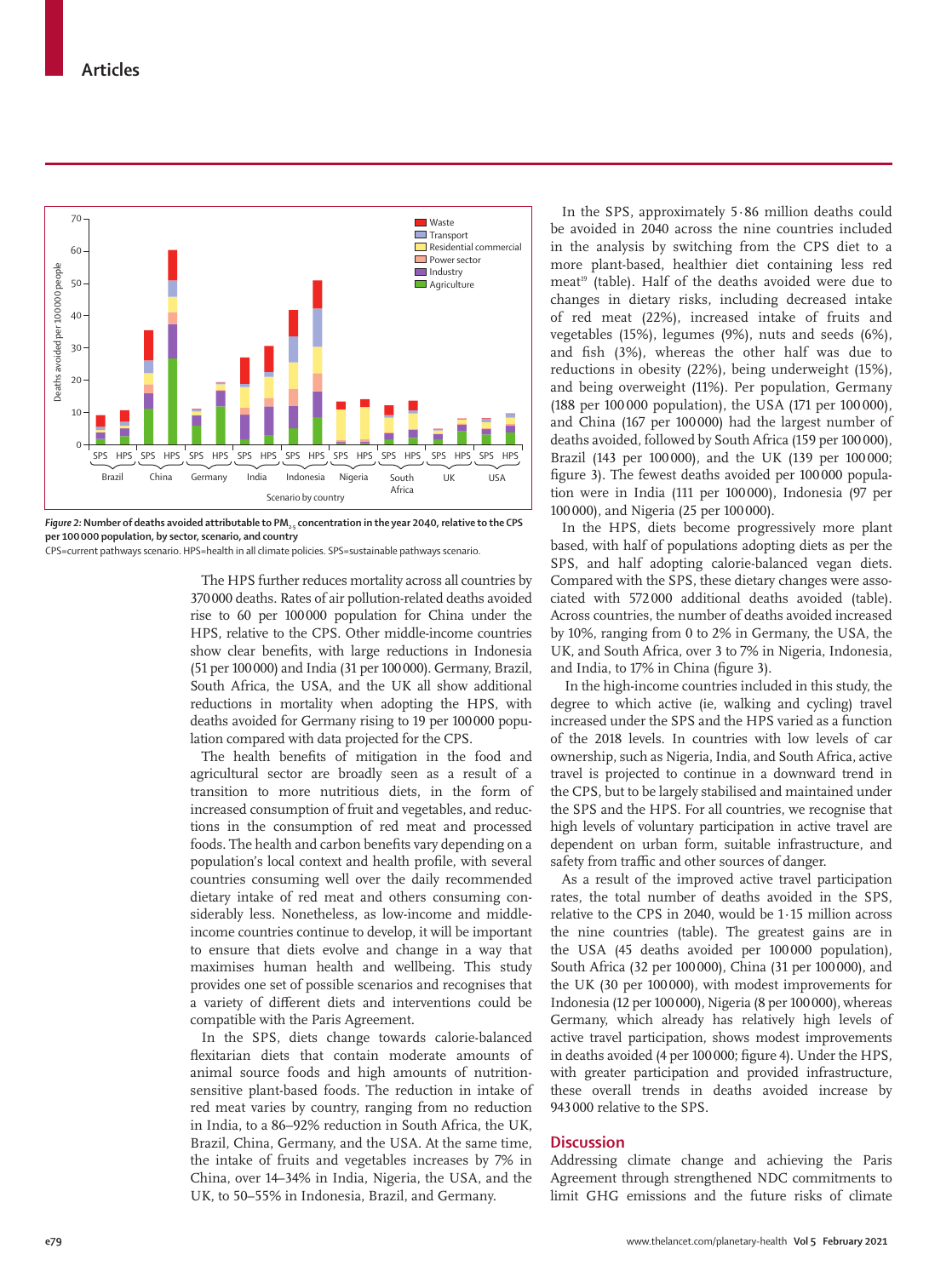

*Figure 3:***Number of deaths avoided attributable to dietary risks in the year 2040, relative to CPS per 100 000 population, by scenario and country** The health impacts associated with the combination of all risks is smaller than the sum of individual risks because the former controls for co-exposure (ie, each death is attributed to only one risk factor). CPS=current pathways scenario. HPS=health in all climate policies. SPS=sustainable pathways scenario.

change will benefit health not only in the future but also in the present day. Our study showed that mitigation actions that reduce emissions and take commensurate actions on air pollution, improving diets, and active travel across a range of countries with different geographic and development contexts will offer substantial improvements to health. The longer governments wait to implement mitigation actions, the greater the delay in the number of deaths avoided.

The UN Emissions Gap report is unequivocal in its recommendation that countries collectively increase their commitments within the NDCs by three times as much as they currently are to limit temperature rise to "well below 2°C" as outlined in the Paris Agreement. Similarly, they recommend an increase by five times as much to reach a 1·5°C target.4

NDC commitments, as shown in the CPS, show the considerable impact on health of failing to improve climate ambitions to meet the Paris Agreement. By implementing the broader goals of the Paris Agreement and SDGs, health gains would be achieved through greater access and use of clean energy, reduced household and outdoor air pollution, improved diets with reduced waste, and increased participation in active travel. However, even greater gains could be made by placing health at the very centre of climate change mitigation and adaptation policies. The distinct advantage to aligning climate policies with health objectives is the greater political and societal buy-in for actions that have been seen purely in environmental terms thus far, further broadening their support by finding common ground among climate and health policy makers.



*Figure 4:* **Number of deaths avoided in the year 2040 under the SPS and the HPS per 100000 population, relative to the CPS**

CPS=current pathways scenario. HPS=health in all climate policies. SPS=sustainable pathways scenario.

Although political, practical, institutional, and cultural barriers exist to realising the full extent of the HPS (as with the other scenarios), the main purpose of this analysis is to show why putting health at the forefront of the debate on climate change is crucial for protecting health. Poor quality air places a substantial burden on health, particularly among the most vulnerable communities around the world.<sup>36</sup> Projected health effects from air pollution are strongly dependent on the implementation of national policies that drive reductions from fuel switching and also the application of highly feasible pollution controls that are commensurate with the level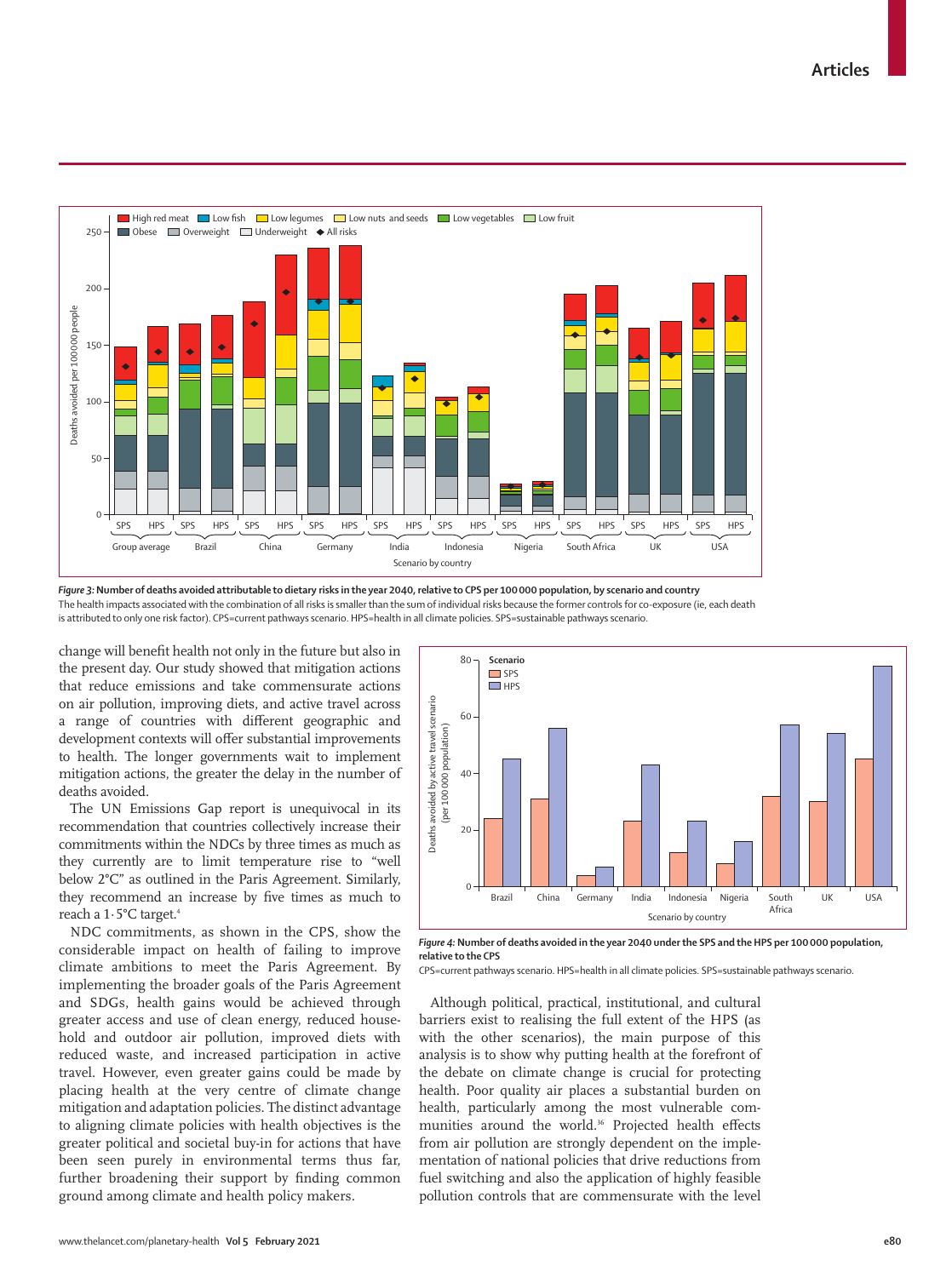of effort required for the Paris Agreement and addressing the SDGs. By reducing pollution from electricity generation, household cooking, food and agriculture, industrial processes, and road transport, it is possible to reduce death and disease, particularly among women and children. This outcome is universal across the countries examined and is a key opportunity for policy action.

Achieving high rates of walking and cycling, as well as reducing car use, requires urban planning to provide sufficient population density and varied land use, considerate design to provide direct, safe, and high-quality walking and cycling routes, and accessible public transport. The risk of embedding sedentary lifestyles from travel practices should be avoided, while still recognising the complex nature of socioeconomic conditions and built environments across countries and cities.

Similarly, improving the health outcomes of diets requires that policy makers go far beyond food to addressing the cultural, economic, and behavioural factors that influence diets. The challenge of food quality and availability for different populations, along with the complex nature of food systems, presents a major barrier to improving diets. National diets hide the variation of calories being consumed among individuals, particularly in low-income settings, where a large number of people might have inadequate nutrition or low food availability. These challenges mean that large changes in food systems will have to happen to enable dietary changes at the population level.

There are several key limitations of this study. The modelling undertaken was conceptualised as a projection of the potential resources, emissions, and health effects of alternate future pathways. The uncertainties associated with modelling that uses complex and multifactorial methods are many and difficult to capture with standard estimates of confidence. In this Article, we evaluated the uncertainties through a qualitative approach that outlined key areas of uncertainty within the models and implications for the results, included as a table in the appendix (pp 15–16). Additionally, the interactions between changing dietary risks and changing physical activity levels were not modelled and thus their outcomes are not additive. Furthermore, the interaction between active travel and air pollution were not accounted for, but the benefits of active travel will increase as air pollution concentrations are reduced.<sup>37</sup> Nevertheless, both of these interactions result in substantial health benefits, with enormous gains from behavioural interventions that are supported through policy and infrastructure within the transport and agriculture sectors.

For emerging economies, efforts to mitigate and adapt to climate change while realising the health benefits described in the Results, will require large financial support, including from the US\$100 billion a year pledged by high-income parties to the UNFCCC.<sup>38</sup> For all countries and regions, the necessary policy responses include a range of structural, technological, economic, and behavioural interventions across all social, cultural, economic, and political contexts.5,6,39 Leadership has been seen at the subnational level and synergy is required between top-down national commitments and bottom-up measures for communities to benefit from the full extent of these health co-benefits.<sup>6</sup> An example of this type of synergistic action is the effort being undertaken to increase space for pedestrians to improve physical distancing and access to outdoor amenities, such as in Paris, Toronto, and Rome,<sup>40</sup> which, in turn, supports physical and mental health.<sup>41</sup> The key for instituting climate change and health actions beyond the present will be communicating the benefit of the adopted measures for the long term.

To achieve the Paris Agreement targets, annual global emissions must halve by 2030, reducing at an annual rate of  $7.6\%$ <sup>4</sup> In April, 2020, the daily emissions of some of the countries discussed in this Article decreased by a quarter during the height of COVID-19 lockdown measures, and early estimates suggest that emissions in 2020 could be 8% lower than in 2019, representing the largest ever year-on-year decrease.<sup>42,43</sup> However, these reductions do not reflect a decarbonisation of the economy: the underlying infrastructure in the energy system has not changed and emissions are expected to rise as economies recover from the COVID-19 lockdown.

In these recoveries, it is crucial that countries ensure that their recovery measures are consistent with the "well below 2°C" goal to ensure that one public health crisis is not replaced with another. The beginnings of these types of actions can be seen, with the UK's announced investment in walking and cycling initiatives, China's new infrastructure stimulus, and the EU's and South Korea's focus on Green New Deals as the cornerstones of their economic recovery post-COVID-19.<sup>44-47</sup> At the same time, some countries have strengthened their efforts since we did this analysis, with the UK and EU submitting stronger NDC targets, China announcing its commitment to achieving carbon neutrality before the year 2060, and the Joe Biden and Kamala Harris administration promising to commit to net zero emissions by the year 2050.48–50 But, even with these new announcements, the world is not yet on track to meet the goals of the Paris Agreement.<sup>4</sup>

Globally, and for each of the countries studied here, both the proposed and actual response to climate change up to now have been inadequate. This Article shows that this inadequate action creates a missed opportunity to improve the health of populations around the world today and in the future. Comparing the health effects seen in the CPS against a scenario that prioritises human wellbeing (ie, the HPS) makes this opportunity abundantly clear, with numbers of deaths avoided tallying in the millions by 2040.

The health and economic benefits from cleaner air, healthier diets, and more active communities are clear, and materialise across a range of development and societal trajectories. However, these interactions are not yet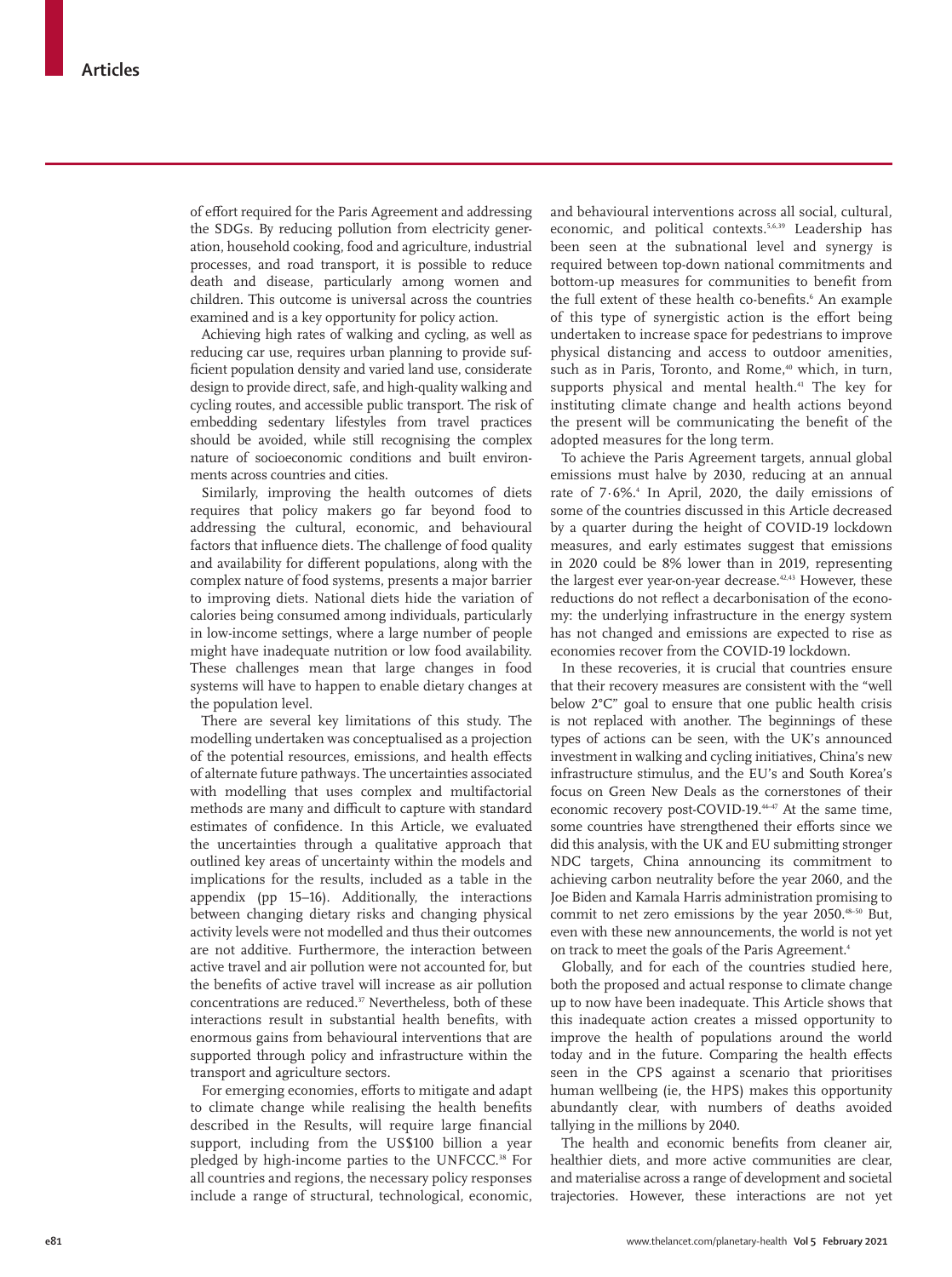embraced in climate policies, with little reference to public health seen in current NDCs. The consideration of these co-benefits not only strengthens the case for further ambition to meet the climate change commitments stated in the Paris Agreement, but also creates opportunities for health professionals to work with policy makers, engineers, energy, transport and agriculture experts, and economists to ensure that human health is the foundation of all climate change policies. A HPS approach—placing health in the design, assessment, and implementation of policy responses to climate change—provides the opportunity to ratched ambition towards the goal of "well below 2°C" in a way that maximises good health and wellbeing.

### **Contributors**

All authors contributed to the study design. LH-I, GK, PP, and PR did the analysis on energy system mitigation and mortality from ambient air pollution. MS did the analysis on agriculture mitigation and mortality from dietary risk factors. RS and JW did the analysis on transport mitigation and mortality from physical inactivity. IH and HK contributed to data interpretation for each of these analyses. HK wrote the appendix and each of the authors wrote detailed methods for their models. IH, HK, AM, ML, JM, and NW wrote the first drafts of the manuscript. All authors contributed to the final manuscript and approved it for publication.

#### **Declaration of interests**

This work was in part funded through an unrestricted grant from the Wellcome Trust (award number 209734/Z/17/Z), and four authors (HK, AM, RS, and NW) were compensated for their time while working on the development and drafting of this article. IH was supported by an Engineering and Physical Sciences Research Council grant (grant number EP/R035288/1). JM was funded by the Wellcome Trust project Complex Urban Systems for Sustainability and Health (CUSSH; award number 209387/Z/17/Z). JW was funded by the European Research Council under the Horizon 2020 research and innovation programme (grant agreement 817754). MS was funded by the Wellcome Trust project Livestock, Environment and People award (award number 205212/Z/16/Z).

#### **Acknowledgments**

We also thank Anna Goodman (London School of Hygiene & Tropical Medicine, London, UK) and Corin Staves (University of Cambridge, Cambridge, UK) for their technical input in developing the active transport projections.

#### **References**

- Rogelj J, Shindell D, Jiang K, et al. Mitigation pathways compatible with 1·5°C in the context of sustainable development. In: Masson-Delmotte V, Zhai P, Pörtner H-O, et al, eds. Global warming of 1·5°C an IPCC special report on the impacts of global warming of 1·5°C above pre-industrial levels and related global greenhouse gas emission pathways, in the context of strengthening the global response to the threat of climate change. Geneva: Intergovernmental Panel on Climate Change, 2018.
- 2 UNFCCC. Nationally determined contributions (NDCs). 2020. https://unfccc.int/nationally-determined-contributions-ndcs (accessed June 4, 2020).
- 3 UNFCCC. Paris Agreement. 2015. https://unfccc.int/processandmeetings/the-paris-agreement/the-paris-agreement (accessed April 6, 2020).
- 4 UN Environment Programme. Emissions Gap Report 2020. 2020. https://www.unenvironment.org/emissions-gap-report-2020 (accessed Jan 15, 2021).
- 5 Gao J, Kovats S, Vardoulakis S, et al. Public health co-benefits of greenhouse gas emissions reduction: a systematic review. *Sci Total Environ* 2018; **627:** 388–402.
- Watts N, Adger WN, Agnolucci P, et al. Health and climate change: policy responses to protect public health. *Lancet* 2015; **386:** 1861–914.
- 7 Cifuentes L, Borja-Aburto VH, Gouveia N, Thurston G, Davis DL. Climate change. Hidden health benefits of greenhouse gas mitigation. *Science* 2001; **293:** 1257–59.
- 8 Friel S, Dangour AD, Garnett T, et al. Public health benefits of strategies to reduce greenhouse-gas emissions: food and agriculture. *Lancet* 2009; **374:** 2016–25.
- 9 Markandya A, Armstrong BG, Hales S, et al. Public health benefits of strategies to reduce greenhouse-gas emissions: low-carbon electricity generation. *Lancet* 2009; **374:** 2006–15.
- 10 Wilkinson P, Smith KR, Davies M, et al. Public health benefits of strategies to reduce greenhouse-gas emissions: household energy. *Lancet* 2009; **374:** 1917–29.
- 11 Woodcock J, Edwards P, Tonne C, et al. Public health benefits of strategies to reduce greenhouse-gas emissions: urban land transport. *Lancet* 2009; **374:** 1930–43.
- Smith KR, Jerrett M, Anderson HR, et al. Public health benefits of strategies to reduce greenhouse-gas emissions: health implications of short-lived greenhouse pollutants. *Lancet* 2009; **374:** 2091–103.
- 13 Springmann M, Mason-D'Croz D, Robinson S, et al. Mitigation potential and global health impacts from emissions pricing of food commodities. *Nat Clim Chang* 2017; **7:** 69–74.
- 14 Woodcock J, Abbas A, Ullrich A, et al. Development of the Impacts of Cycling Tool (ICT): a modelling study and web tool for evaluating health and environmental impacts of cycling uptake. *PLoS Med* 2018; **15:** e1002622-e.
- Markandya A, Sampedro J, Smith SJ, et al. Health co-benefits from air pollution and mitigation costs of the Paris Agreement: a modelling study. *Lancet Planet Health* 2018; **2:** e126–33.
- 16 Watts N, Adger WN, Ayeb-Karlsson S, et al. The *Lancet* Countdown: tracking progress on health and climate change. *Lancet* 2017; **389:** 1151–64.
- Climate Action Tracker. Countries. 2020. https://climateactiontracker. org/countries/ (accessed May 22, 2020).
- 18 Amann M, Bertok I, Borken-Kleefeld J, et al. Cost-effective control of air quality and greenhouse gases in Europe: modeling and policy applications. *Environ Model Softw* 2011; **26:** 1489–501.
- Springmann M, Clark M, Mason-D'Croz D, et al. Options for keeping the food system within environmental limits. *Nature* 2018; **562:** 519–25.
- 20 International Energy Agency. World Energy Outlook. Paris. 2019. https://www.iea.org/reports/world-energy-outlook-2019 (accessed May 14, 2020).
- Amann M, Bertok I, Borken-Kleefeld J, et al. Cost-effective control of air quality and greenhouse gases in Europe: modeling and policy applications. *Environ Model Softw* 2011; **26:** 1489–501.
- 22 Kiesewetter G, Schoepp W, Heyes C, Amann M. Modelling PM<sub>2</sub>, impact indicators in Europe: health effects and legal compliance. *Environ Model Softw* 2015; **74:** 201–11.
- 23 International Energy Agency. World energy model stated policies scenario. 2019. https://www.iea.org/reports/world-energy-model/ stated-policies-scenario (accessed May 14, 2020).
- 24 WHO. The Helsinki Statement on Health in All Policies. Geneva, Switzerland: World Health Organization, 2013.
- 25 Amann M, Kiesewetter G, Schöpp W, et al. Reducing global air pollution: the scope for further policy interventions. *Philos Trans- Royal Soc, Math Phys Eng Sci* 2020; **378:** 20190331.
- 26 IEA. World energy model. 2019. https://www.iea.org/reports/worldenergy-model (accessed May 14, 2020).
- 27 Springmann M, Wiebe K, Mason-D'Croz D, Sulser TB, Rayner M, Scarborough P. Health and nutritional aspects of sustainable diet strategies and their association with environmental impacts: a global modelling analysis with country-level detail. *Lancet Planet Health* 2018; **2:** e451–61.
- 28 Ministry of Home Affairs. B-28 'other workers' by distance from residence to place of work and mode of travel to place of work. India. India: Office of the Registrar General & Census Commissioner, 2011. https://censusindia.gov.in/2011census/B-series/B\_28.html (accessed June 2, 2020).
- 29 Metropolitan Transportation Planning and Expansion Board. Search for Mobility (Pesquisa de mobilidade): Governor of the state of Sao Paulo, 2012. http://www.metro.sp.gov.br/metro/arquivos/ mobilidade-2012/relatorio-sintese-pesquisa-mobilidade-2012.pdf (accessed June 2, 2020).
- Statistics South Africa. National Travel Survey. 2013. https://www. statssa.gov.za/publications/P0320/P03202013.pdf (accessed June 2, 2020).